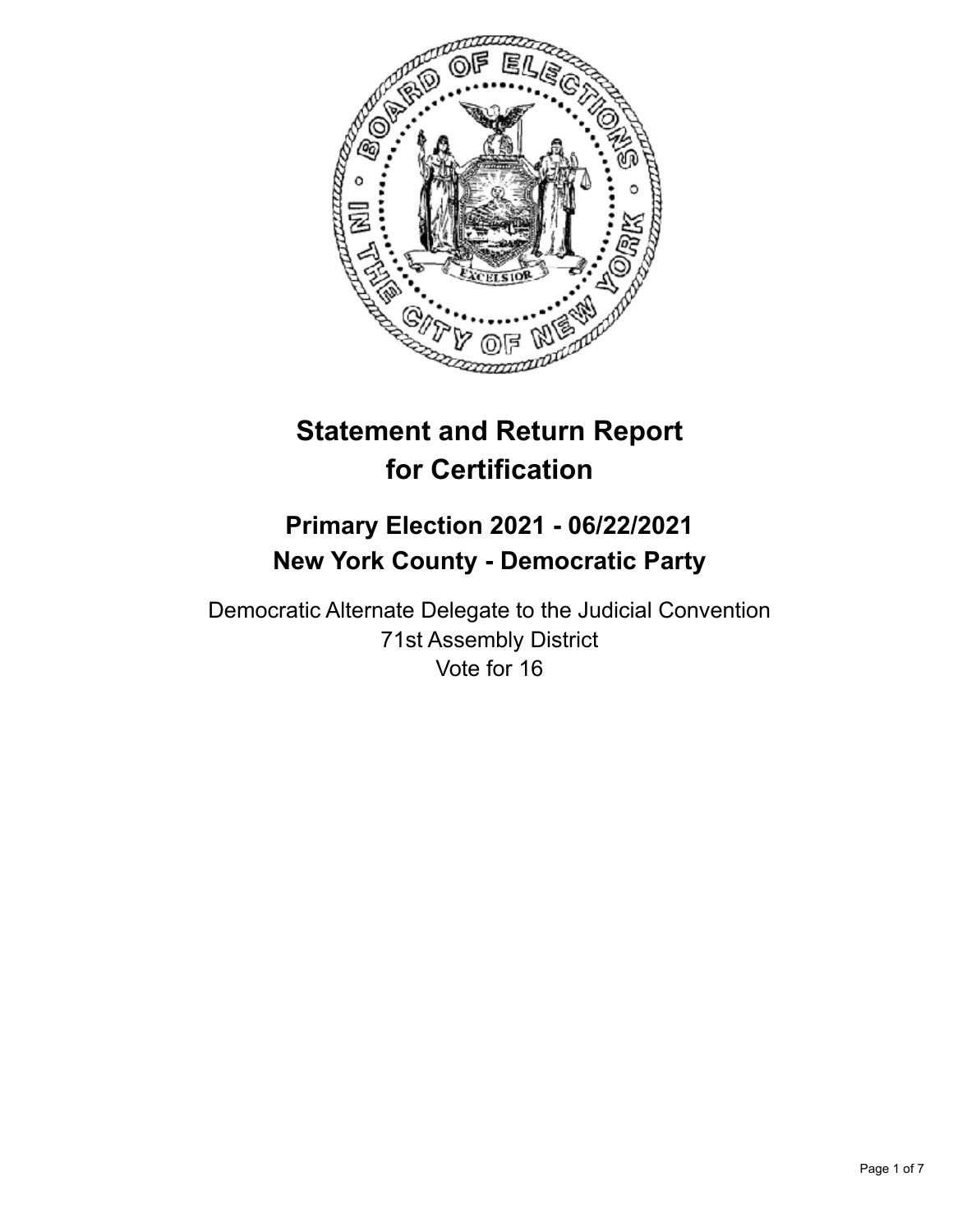

#### **Assembly District 71**

| PUBLIC COUNTER                                           | 18,971       |
|----------------------------------------------------------|--------------|
| <b>MANUALLY COUNTED EMERGENCY</b>                        | 0            |
| <b>ABSENTEE / MILITARY</b>                               | 2,170        |
| <b>AFFIDAVIT</b>                                         | 123          |
| <b>Total Ballots</b>                                     | 21,264       |
| Less - Inapplicable Federal/Special Presidential Ballots | 0            |
| <b>Total Applicable Ballots</b>                          | 21,264       |
| <b>ROBERT REED</b>                                       | 4,176        |
| <b>LOIS J. NAFTULIN</b>                                  | 2,986        |
| <b>JAZMIN DEL VALLE</b>                                  | 4,466        |
| <b>NIDAL SAFI</b>                                        | 3,308        |
| ROSA A. GREER                                            | 4,367        |
| <b>MATTHEW LEVY</b>                                      | 3,312        |
| <b>CAROLYN MCBAIN</b>                                    | 4,254        |
| DANNERIS M. HERNANDEZ                                    | 3,291        |
| <b>LESLIE ESPAILLAT</b>                                  | 4,525        |
| <b>NANCY BROWN</b>                                       | 4,856        |
| <b>MARIA I. TAVERAS</b>                                  | 4,421        |
| <b>CARIDAD FIGUEROA</b>                                  | 3,461        |
| <b>LINDA ROYSTER</b>                                     | 3,798        |
| <b>JOSE CRUZ</b>                                         | 3,260        |
| PATRICIA SCARBOROUGH                                     | 4,107        |
| <b>LARENA YOUNG</b>                                      | 3,890        |
| <b>ALTAGRACIA VALIENTE</b>                               | 2,603        |
| MARGARITA CASIMIRO                                       | 2,876        |
| <b>CHARLIE HILARIO</b>                                   | 1,477        |
| <b>ELIZABETH RODRIGUEZ</b>                               | 3,586        |
| <b>ANTONIO ABREU</b>                                     | 2,094        |
| <b>CARMEN PEREZ</b>                                      | 3,622        |
| <b>ELIZABETH VERAS</b>                                   | 2,941        |
| <b>JULIO C. NEGRON</b>                                   | 1,719        |
| RAFAELINA GARCIA                                         | 3,007        |
| ACANNAM HALLIDAY (WRITE-IN)                              | 1            |
| ADAM PAGE (WRITE-IN)                                     | 1            |
| ADRIENE FERGUSON (WRITE-IN)                              | $\mathbf{1}$ |
| ALAN ANGELS (WRITE-IN)                                   | 1            |
| ANDREW YANG (WRITE-IN)                                   | 1            |
| ANNA JAY (WRITE-IN)                                      | 1            |
| ASHERAM WALSH (WRITE-IN)                                 | 1            |
| ATHANASIA SKOKAS (WRITE-IN)                              | 1            |
| BRANDON CUTLER (WRITE-IN)                                | $\mathbf{1}$ |
| BRITT BAKER (WRITE-IN)                                   | 1            |
| BRYAN BERGE (WRITE-IN)                                   | 1            |
| CAROLYN HEMPHILL (WRITE-IN)                              | 1            |
| CHARMAINE CRABAUGH (WRITE-IN)                            | 1            |
| COREY SHOOCK (WRITE-IN)                                  | 1            |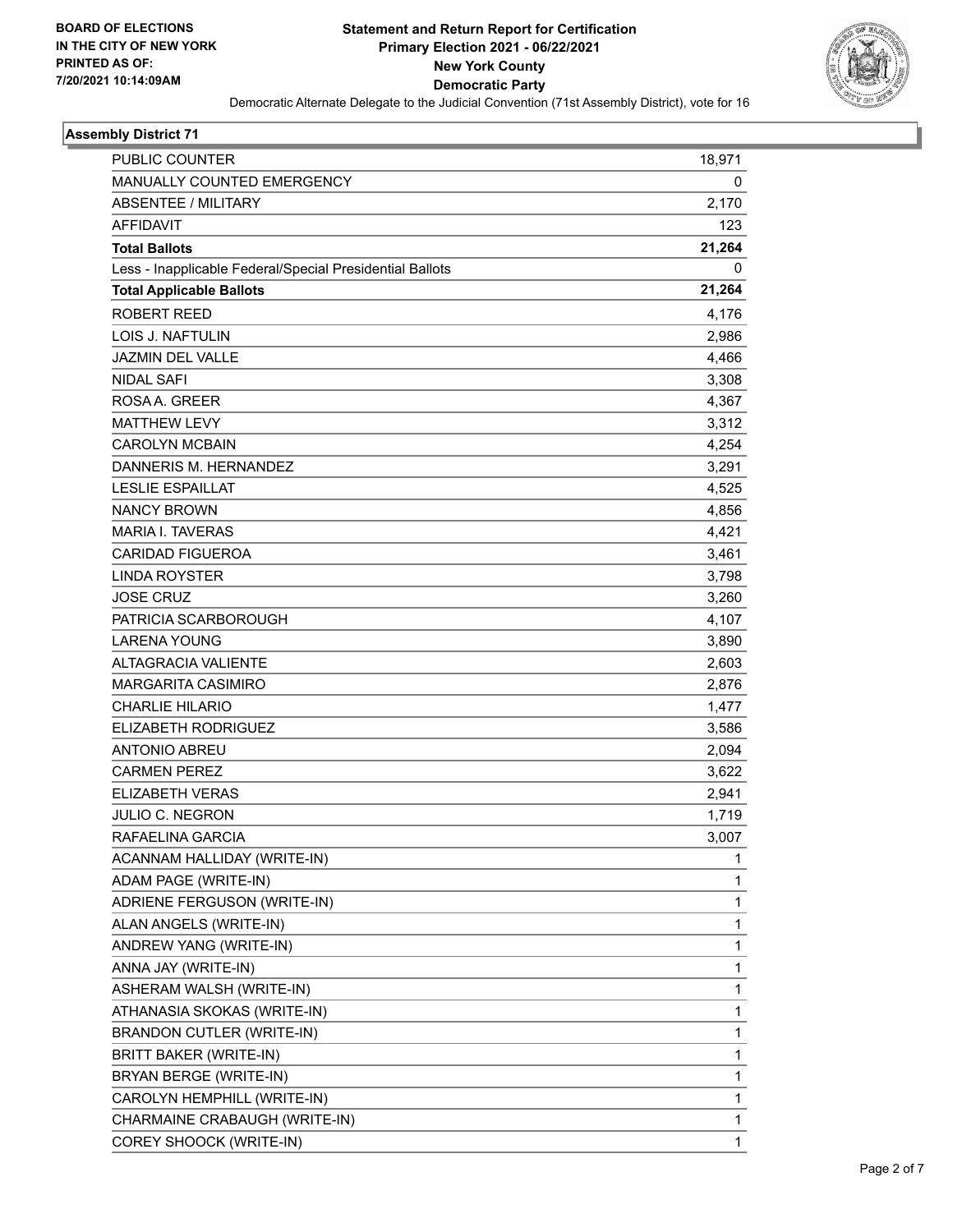

#### **Assembly District 71**

| DANIEL W. HAY (WRITE-IN)<br>1<br>DAVID HEMPHILL (WRITE-IN)<br>1<br>DAVID M. KATZ (WRITE-IN)<br>$\mathbf{1}$<br>DAVID V. BROOKS (WRITE-IN)<br>1<br>ELIZABETH FISHER (WRITE-IN)<br>1<br>ERIC SONNENSCHEIN (WRITE-IN)<br>$\mathbf{1}$<br>ETHAN PAGE (WRITE-IN)<br>1<br>EVE HELITZER (WRITE-IN)<br>1<br>EVELYN NOONAN (WRITE-IN)<br>$\mathbf{1}$<br>FAUSTO EVANS (WRITE-IN)<br>1<br><b>GEORGE HOLLEY (WRITE-IN)</b><br>1<br>GERALD A. ROSEN (WRITE-IN)<br>$\mathbf{1}$<br><b>GREG HUNKING (WRITE-IN)</b><br>1<br>IAN GARRITY (WRITE-IN)<br>1<br>IRWIN JOHNSON (WRITE-IN)<br>1<br>JAMES V. BRACCHITTA (WRITE-IN)<br>1<br>JAMIE IANAO (WRITE-IN)<br>1<br>JEFFERY OMARA (WRITE-IN)<br>$\mathbf{1}$<br>JEFFREY H. GLADSTONE (WRITE-IN)<br>1<br>JEREMY MONTANO (WRITE-IN)<br>1<br>JORDAN DEWBRE (WRITE-IN)<br>1<br>JULIA MADDEN (WRITE-IN)<br>1<br>KAMRON HINATSU (WRITE-IN)<br>1<br>KATHLEEN FITZGERALD (WRITE-IN)<br>$\mathbf{1}$<br>KRIS STATLANDER (WRITE-IN)<br>1<br>LAURIE REEVES (WRITE-IN)<br>1<br>LLOYD R. GARNER III (WRITE-IN)<br>1<br>LUANN DELESSEPS (WRITE-IN)<br>1<br>LUIS TEJADA (WRITE-IN)<br>1<br>MARE CAMPBELL (WRITE-IN)<br>$\mathbf{1}$<br>MARK GOULD CUMMINGS (WRITE-IN)<br>1<br>MARSHA FLOWERS (WRITE-IN)<br>1<br>MARTI ALLEN-CUMMINGS (WRITE-IN)<br>$\mathbf{1}$<br>MARY COURTNEY (WRITE-IN)<br>1<br>MATT JACKSON (WRITE-IN)<br>1<br>MATT NUSBAUM (WRITE-IN)<br>1<br>MATT TEMKIN (WRITE-IN)<br>1<br>MAXWELL JACOB FRIEDMAN (WRITE-IN)<br>1<br>MICHAEL BACHARACH (WRITE-IN)<br>$\mathbf{1}$<br>MICHAEL FLEISHMAN (WRITE-IN)<br>1<br>MYRA MORGAN (WRITE-IN)<br>1<br>NAT TOUSEND (WRITE-IN)<br>1<br>NATALIE BOURE (WRITE-IN)<br>1<br>NICK JACKSON (WRITE-IN)<br>1<br>OSHA RUBIN (WRITE-IN)<br>1<br>PAPERBOY LOVE PRINCE (WRITE-IN)<br>1 |  |  |
|-----------------------------------------------------------------------------------------------------------------------------------------------------------------------------------------------------------------------------------------------------------------------------------------------------------------------------------------------------------------------------------------------------------------------------------------------------------------------------------------------------------------------------------------------------------------------------------------------------------------------------------------------------------------------------------------------------------------------------------------------------------------------------------------------------------------------------------------------------------------------------------------------------------------------------------------------------------------------------------------------------------------------------------------------------------------------------------------------------------------------------------------------------------------------------------------------------------------------------------------------------------------------------------------------------------------------------------------------------------------------------------------------------------------------------------------------------------------------------------------------------------------------------------------------------------------------------------------------------------------------------------------------------------------------------------------------------------------------------------------------------|--|--|
|                                                                                                                                                                                                                                                                                                                                                                                                                                                                                                                                                                                                                                                                                                                                                                                                                                                                                                                                                                                                                                                                                                                                                                                                                                                                                                                                                                                                                                                                                                                                                                                                                                                                                                                                                     |  |  |
|                                                                                                                                                                                                                                                                                                                                                                                                                                                                                                                                                                                                                                                                                                                                                                                                                                                                                                                                                                                                                                                                                                                                                                                                                                                                                                                                                                                                                                                                                                                                                                                                                                                                                                                                                     |  |  |
|                                                                                                                                                                                                                                                                                                                                                                                                                                                                                                                                                                                                                                                                                                                                                                                                                                                                                                                                                                                                                                                                                                                                                                                                                                                                                                                                                                                                                                                                                                                                                                                                                                                                                                                                                     |  |  |
|                                                                                                                                                                                                                                                                                                                                                                                                                                                                                                                                                                                                                                                                                                                                                                                                                                                                                                                                                                                                                                                                                                                                                                                                                                                                                                                                                                                                                                                                                                                                                                                                                                                                                                                                                     |  |  |
|                                                                                                                                                                                                                                                                                                                                                                                                                                                                                                                                                                                                                                                                                                                                                                                                                                                                                                                                                                                                                                                                                                                                                                                                                                                                                                                                                                                                                                                                                                                                                                                                                                                                                                                                                     |  |  |
|                                                                                                                                                                                                                                                                                                                                                                                                                                                                                                                                                                                                                                                                                                                                                                                                                                                                                                                                                                                                                                                                                                                                                                                                                                                                                                                                                                                                                                                                                                                                                                                                                                                                                                                                                     |  |  |
|                                                                                                                                                                                                                                                                                                                                                                                                                                                                                                                                                                                                                                                                                                                                                                                                                                                                                                                                                                                                                                                                                                                                                                                                                                                                                                                                                                                                                                                                                                                                                                                                                                                                                                                                                     |  |  |
|                                                                                                                                                                                                                                                                                                                                                                                                                                                                                                                                                                                                                                                                                                                                                                                                                                                                                                                                                                                                                                                                                                                                                                                                                                                                                                                                                                                                                                                                                                                                                                                                                                                                                                                                                     |  |  |
|                                                                                                                                                                                                                                                                                                                                                                                                                                                                                                                                                                                                                                                                                                                                                                                                                                                                                                                                                                                                                                                                                                                                                                                                                                                                                                                                                                                                                                                                                                                                                                                                                                                                                                                                                     |  |  |
|                                                                                                                                                                                                                                                                                                                                                                                                                                                                                                                                                                                                                                                                                                                                                                                                                                                                                                                                                                                                                                                                                                                                                                                                                                                                                                                                                                                                                                                                                                                                                                                                                                                                                                                                                     |  |  |
|                                                                                                                                                                                                                                                                                                                                                                                                                                                                                                                                                                                                                                                                                                                                                                                                                                                                                                                                                                                                                                                                                                                                                                                                                                                                                                                                                                                                                                                                                                                                                                                                                                                                                                                                                     |  |  |
|                                                                                                                                                                                                                                                                                                                                                                                                                                                                                                                                                                                                                                                                                                                                                                                                                                                                                                                                                                                                                                                                                                                                                                                                                                                                                                                                                                                                                                                                                                                                                                                                                                                                                                                                                     |  |  |
|                                                                                                                                                                                                                                                                                                                                                                                                                                                                                                                                                                                                                                                                                                                                                                                                                                                                                                                                                                                                                                                                                                                                                                                                                                                                                                                                                                                                                                                                                                                                                                                                                                                                                                                                                     |  |  |
|                                                                                                                                                                                                                                                                                                                                                                                                                                                                                                                                                                                                                                                                                                                                                                                                                                                                                                                                                                                                                                                                                                                                                                                                                                                                                                                                                                                                                                                                                                                                                                                                                                                                                                                                                     |  |  |
|                                                                                                                                                                                                                                                                                                                                                                                                                                                                                                                                                                                                                                                                                                                                                                                                                                                                                                                                                                                                                                                                                                                                                                                                                                                                                                                                                                                                                                                                                                                                                                                                                                                                                                                                                     |  |  |
|                                                                                                                                                                                                                                                                                                                                                                                                                                                                                                                                                                                                                                                                                                                                                                                                                                                                                                                                                                                                                                                                                                                                                                                                                                                                                                                                                                                                                                                                                                                                                                                                                                                                                                                                                     |  |  |
|                                                                                                                                                                                                                                                                                                                                                                                                                                                                                                                                                                                                                                                                                                                                                                                                                                                                                                                                                                                                                                                                                                                                                                                                                                                                                                                                                                                                                                                                                                                                                                                                                                                                                                                                                     |  |  |
|                                                                                                                                                                                                                                                                                                                                                                                                                                                                                                                                                                                                                                                                                                                                                                                                                                                                                                                                                                                                                                                                                                                                                                                                                                                                                                                                                                                                                                                                                                                                                                                                                                                                                                                                                     |  |  |
|                                                                                                                                                                                                                                                                                                                                                                                                                                                                                                                                                                                                                                                                                                                                                                                                                                                                                                                                                                                                                                                                                                                                                                                                                                                                                                                                                                                                                                                                                                                                                                                                                                                                                                                                                     |  |  |
|                                                                                                                                                                                                                                                                                                                                                                                                                                                                                                                                                                                                                                                                                                                                                                                                                                                                                                                                                                                                                                                                                                                                                                                                                                                                                                                                                                                                                                                                                                                                                                                                                                                                                                                                                     |  |  |
|                                                                                                                                                                                                                                                                                                                                                                                                                                                                                                                                                                                                                                                                                                                                                                                                                                                                                                                                                                                                                                                                                                                                                                                                                                                                                                                                                                                                                                                                                                                                                                                                                                                                                                                                                     |  |  |
|                                                                                                                                                                                                                                                                                                                                                                                                                                                                                                                                                                                                                                                                                                                                                                                                                                                                                                                                                                                                                                                                                                                                                                                                                                                                                                                                                                                                                                                                                                                                                                                                                                                                                                                                                     |  |  |
|                                                                                                                                                                                                                                                                                                                                                                                                                                                                                                                                                                                                                                                                                                                                                                                                                                                                                                                                                                                                                                                                                                                                                                                                                                                                                                                                                                                                                                                                                                                                                                                                                                                                                                                                                     |  |  |
|                                                                                                                                                                                                                                                                                                                                                                                                                                                                                                                                                                                                                                                                                                                                                                                                                                                                                                                                                                                                                                                                                                                                                                                                                                                                                                                                                                                                                                                                                                                                                                                                                                                                                                                                                     |  |  |
|                                                                                                                                                                                                                                                                                                                                                                                                                                                                                                                                                                                                                                                                                                                                                                                                                                                                                                                                                                                                                                                                                                                                                                                                                                                                                                                                                                                                                                                                                                                                                                                                                                                                                                                                                     |  |  |
|                                                                                                                                                                                                                                                                                                                                                                                                                                                                                                                                                                                                                                                                                                                                                                                                                                                                                                                                                                                                                                                                                                                                                                                                                                                                                                                                                                                                                                                                                                                                                                                                                                                                                                                                                     |  |  |
|                                                                                                                                                                                                                                                                                                                                                                                                                                                                                                                                                                                                                                                                                                                                                                                                                                                                                                                                                                                                                                                                                                                                                                                                                                                                                                                                                                                                                                                                                                                                                                                                                                                                                                                                                     |  |  |
|                                                                                                                                                                                                                                                                                                                                                                                                                                                                                                                                                                                                                                                                                                                                                                                                                                                                                                                                                                                                                                                                                                                                                                                                                                                                                                                                                                                                                                                                                                                                                                                                                                                                                                                                                     |  |  |
|                                                                                                                                                                                                                                                                                                                                                                                                                                                                                                                                                                                                                                                                                                                                                                                                                                                                                                                                                                                                                                                                                                                                                                                                                                                                                                                                                                                                                                                                                                                                                                                                                                                                                                                                                     |  |  |
|                                                                                                                                                                                                                                                                                                                                                                                                                                                                                                                                                                                                                                                                                                                                                                                                                                                                                                                                                                                                                                                                                                                                                                                                                                                                                                                                                                                                                                                                                                                                                                                                                                                                                                                                                     |  |  |
|                                                                                                                                                                                                                                                                                                                                                                                                                                                                                                                                                                                                                                                                                                                                                                                                                                                                                                                                                                                                                                                                                                                                                                                                                                                                                                                                                                                                                                                                                                                                                                                                                                                                                                                                                     |  |  |
|                                                                                                                                                                                                                                                                                                                                                                                                                                                                                                                                                                                                                                                                                                                                                                                                                                                                                                                                                                                                                                                                                                                                                                                                                                                                                                                                                                                                                                                                                                                                                                                                                                                                                                                                                     |  |  |
|                                                                                                                                                                                                                                                                                                                                                                                                                                                                                                                                                                                                                                                                                                                                                                                                                                                                                                                                                                                                                                                                                                                                                                                                                                                                                                                                                                                                                                                                                                                                                                                                                                                                                                                                                     |  |  |
|                                                                                                                                                                                                                                                                                                                                                                                                                                                                                                                                                                                                                                                                                                                                                                                                                                                                                                                                                                                                                                                                                                                                                                                                                                                                                                                                                                                                                                                                                                                                                                                                                                                                                                                                                     |  |  |
|                                                                                                                                                                                                                                                                                                                                                                                                                                                                                                                                                                                                                                                                                                                                                                                                                                                                                                                                                                                                                                                                                                                                                                                                                                                                                                                                                                                                                                                                                                                                                                                                                                                                                                                                                     |  |  |
|                                                                                                                                                                                                                                                                                                                                                                                                                                                                                                                                                                                                                                                                                                                                                                                                                                                                                                                                                                                                                                                                                                                                                                                                                                                                                                                                                                                                                                                                                                                                                                                                                                                                                                                                                     |  |  |
|                                                                                                                                                                                                                                                                                                                                                                                                                                                                                                                                                                                                                                                                                                                                                                                                                                                                                                                                                                                                                                                                                                                                                                                                                                                                                                                                                                                                                                                                                                                                                                                                                                                                                                                                                     |  |  |
|                                                                                                                                                                                                                                                                                                                                                                                                                                                                                                                                                                                                                                                                                                                                                                                                                                                                                                                                                                                                                                                                                                                                                                                                                                                                                                                                                                                                                                                                                                                                                                                                                                                                                                                                                     |  |  |
|                                                                                                                                                                                                                                                                                                                                                                                                                                                                                                                                                                                                                                                                                                                                                                                                                                                                                                                                                                                                                                                                                                                                                                                                                                                                                                                                                                                                                                                                                                                                                                                                                                                                                                                                                     |  |  |
|                                                                                                                                                                                                                                                                                                                                                                                                                                                                                                                                                                                                                                                                                                                                                                                                                                                                                                                                                                                                                                                                                                                                                                                                                                                                                                                                                                                                                                                                                                                                                                                                                                                                                                                                                     |  |  |
|                                                                                                                                                                                                                                                                                                                                                                                                                                                                                                                                                                                                                                                                                                                                                                                                                                                                                                                                                                                                                                                                                                                                                                                                                                                                                                                                                                                                                                                                                                                                                                                                                                                                                                                                                     |  |  |
|                                                                                                                                                                                                                                                                                                                                                                                                                                                                                                                                                                                                                                                                                                                                                                                                                                                                                                                                                                                                                                                                                                                                                                                                                                                                                                                                                                                                                                                                                                                                                                                                                                                                                                                                                     |  |  |
|                                                                                                                                                                                                                                                                                                                                                                                                                                                                                                                                                                                                                                                                                                                                                                                                                                                                                                                                                                                                                                                                                                                                                                                                                                                                                                                                                                                                                                                                                                                                                                                                                                                                                                                                                     |  |  |
|                                                                                                                                                                                                                                                                                                                                                                                                                                                                                                                                                                                                                                                                                                                                                                                                                                                                                                                                                                                                                                                                                                                                                                                                                                                                                                                                                                                                                                                                                                                                                                                                                                                                                                                                                     |  |  |
|                                                                                                                                                                                                                                                                                                                                                                                                                                                                                                                                                                                                                                                                                                                                                                                                                                                                                                                                                                                                                                                                                                                                                                                                                                                                                                                                                                                                                                                                                                                                                                                                                                                                                                                                                     |  |  |
|                                                                                                                                                                                                                                                                                                                                                                                                                                                                                                                                                                                                                                                                                                                                                                                                                                                                                                                                                                                                                                                                                                                                                                                                                                                                                                                                                                                                                                                                                                                                                                                                                                                                                                                                                     |  |  |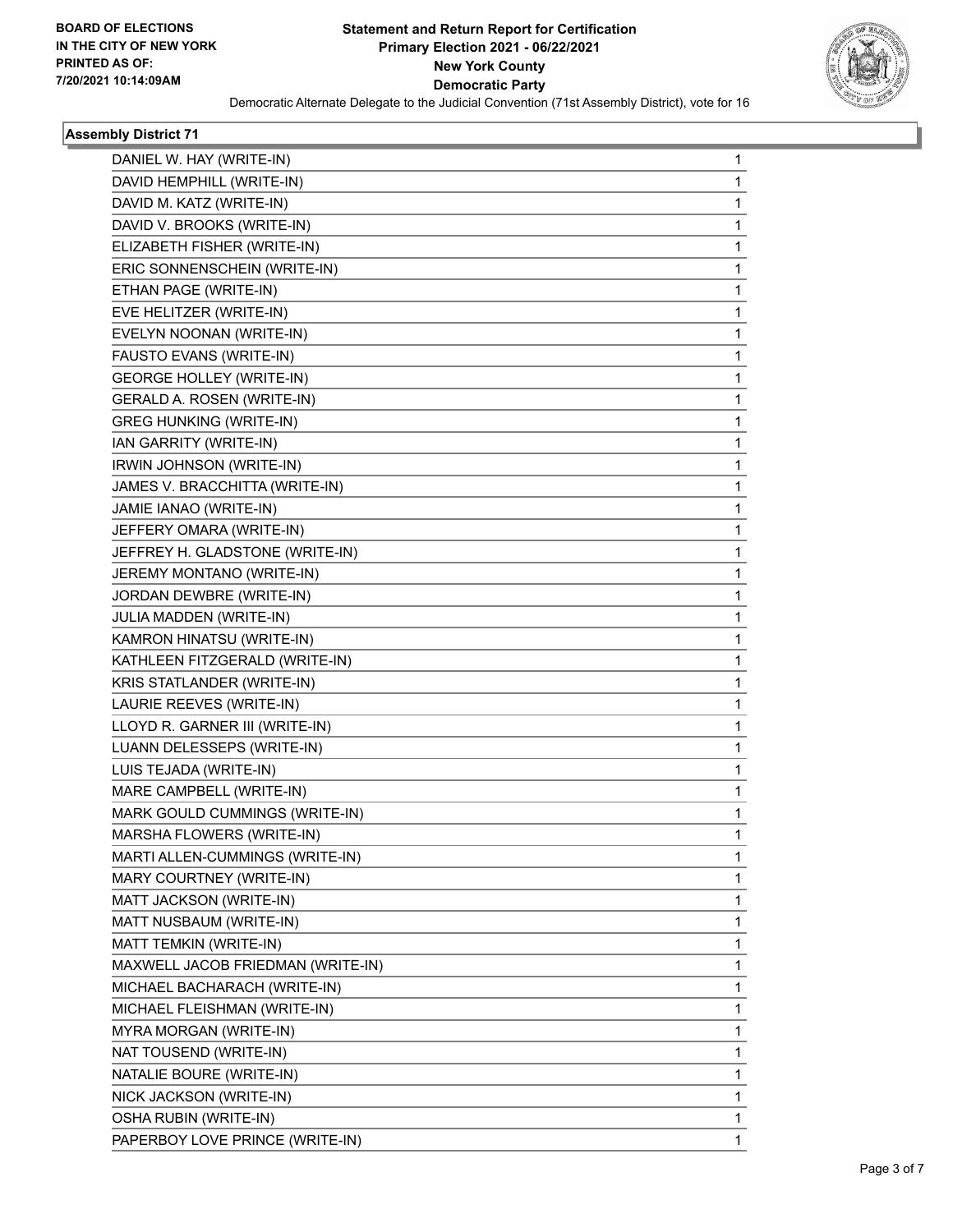

#### **Assembly District 71**

| PATTRICK MADDEN (WRITE-IN)                | $\mathbf{1}$ |
|-------------------------------------------|--------------|
| PAULINE ROSS (WRITE-IN)                   | 1            |
| PETER GORDON (WRITE-IN)                   | 1            |
| PRESTON VANCE (WRITE-IN)                  | 1            |
| PRISCILLA CROWELL (WRITE-IN)              | 1            |
| RACHEL SALES (WRITE-IN)                   | 1            |
| RICKY STARKS (WRITE-IN)                   | 1            |
| ROBERT HILL (WRITE-IN)                    | 1            |
| ROBERT PINO (WRITE-IN)                    | 1            |
| ROGER SMITH (WRITE-IN)                    | 1            |
| RUBY HUNKING (WRITE-IN)                   | 1            |
| SALIMUH MOHAMED (WRITE-IN)                | $\mathbf{1}$ |
| SAUL ZIPKIN, ESQ. (WRITE-IN)              | 1            |
| SCHELLA ORCEL (WRITE-IN)                  | 1            |
| SHAUN ABREU (WRITE-IN)                    | 1            |
| STACIA DECILER (WRITE-IN)                 | 1            |
| TAYMARA CONFI (WRITE-IN)                  | 1            |
| THERESA E. HASSLER (WRITE-IN)             | 1            |
| THOMAS HICKEY (WRITE-IN)                  | 1            |
| UNATTRIBUTABLE WRITE-IN (WRITE-IN)        | 146          |
| UNCOUNTED WRITE-IN PER STATUTE (WRITE-IN) | 4            |
| <b>VERNELL SMITH (WRITE-IN)</b>           | 1            |
| VICTOR PENA (WRITE-IN)                    | 1            |
| WILLIAM ALLEN (WRITE-IN)                  | 1            |
| <b>Total Votes</b>                        | 86,635       |
| Unrecorded                                | 253,589      |
|                                           |              |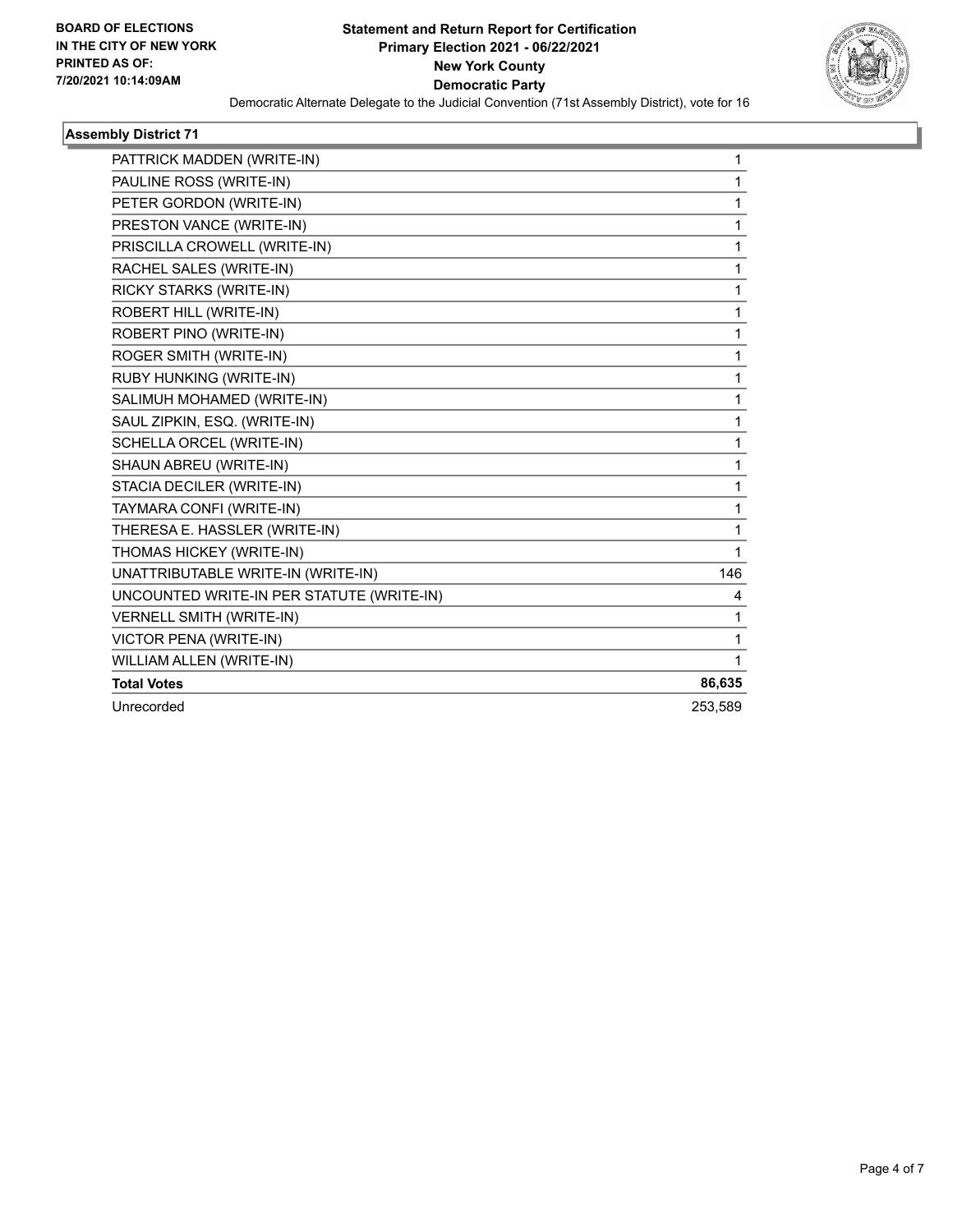

#### **Total for Democratic Alternate Delegate to the Judicial Convention (71st Assembly District) - New York County**

| PUBLIC COUNTER                                           | 18,971 |
|----------------------------------------------------------|--------|
| MANUALLY COUNTED EMERGENCY                               | 0      |
| <b>ABSENTEE / MILITARY</b>                               | 2,170  |
| <b>AFFIDAVIT</b>                                         | 123    |
| <b>Total Ballots</b>                                     | 21,264 |
| Less - Inapplicable Federal/Special Presidential Ballots | 0      |
| <b>Total Applicable Ballots</b>                          | 21,264 |
| ROBERT REED                                              | 4,176  |
| <b>LOIS J. NAFTULIN</b>                                  | 2,986  |
| JAZMIN DEL VALLE                                         | 4,466  |
| <b>NIDAL SAFI</b>                                        | 3,308  |
| ROSAA, GREER                                             | 4,367  |
| <b>MATTHEW LEVY</b>                                      | 3,312  |
| <b>CAROLYN MCBAIN</b>                                    | 4,254  |
| DANNERIS M. HERNANDEZ                                    | 3,291  |
| <b>LESLIE ESPAILLAT</b>                                  | 4,525  |
| <b>NANCY BROWN</b>                                       | 4,856  |
| <b>MARIA I. TAVERAS</b>                                  | 4,421  |
| <b>CARIDAD FIGUEROA</b>                                  | 3,461  |
| <b>LINDA ROYSTER</b>                                     | 3,798  |
| <b>JOSE CRUZ</b>                                         | 3,260  |
| PATRICIA SCARBOROUGH                                     | 4,107  |
| <b>LARENA YOUNG</b>                                      | 3,890  |
| <b>ALTAGRACIA VALIENTE</b>                               | 2,603  |
| <b>MARGARITA CASIMIRO</b>                                | 2,876  |
| <b>CHARLIE HILARIO</b>                                   | 1,477  |
| <b>ELIZABETH RODRIGUEZ</b>                               | 3,586  |
| <b>ANTONIO ABREU</b>                                     | 2,094  |
| <b>CARMEN PEREZ</b>                                      | 3,622  |
| <b>ELIZABETH VERAS</b>                                   | 2,941  |
| JULIO C. NEGRON                                          | 1,719  |
| RAFAELINA GARCIA                                         | 3,007  |
| ACANNAM HALLIDAY (WRITE-IN)                              | 1      |
| ADAM PAGE (WRITE-IN)                                     | 1      |
| ADRIENE FERGUSON (WRITE-IN)                              | 1      |
| ALAN ANGELS (WRITE-IN)                                   | 1      |
| ANDREW YANG (WRITE-IN)                                   | 1      |
| ANNA JAY (WRITE-IN)                                      | 1      |
| ASHERAM WALSH (WRITE-IN)                                 | 1      |
| ATHANASIA SKOKAS (WRITE-IN)                              | 1      |
| <b>BRANDON CUTLER (WRITE-IN)</b>                         | 1      |
| BRITT BAKER (WRITE-IN)                                   | 1      |
| BRYAN BERGE (WRITE-IN)                                   | 1      |
| CAROLYN HEMPHILL (WRITE-IN)                              | 1      |
| CHARMAINE CRABAUGH (WRITE-IN)                            | 1      |
| COREY SHOOCK (WRITE-IN)                                  | 1      |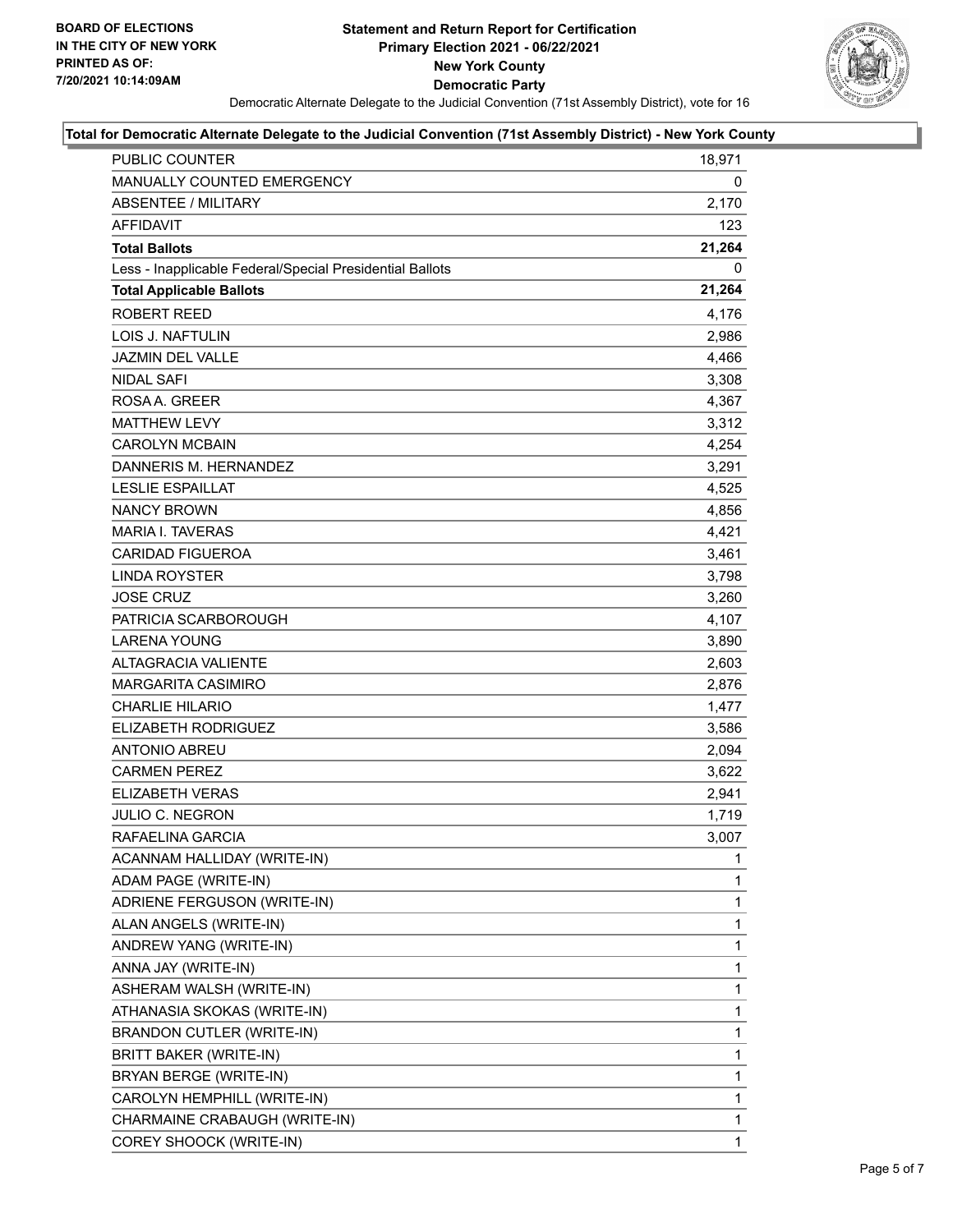

#### **Total for Democratic Alternate Delegate to the Judicial Convention (71st Assembly District) - New York County**

| DANIEL W. HAY (WRITE-IN)          | 1 |
|-----------------------------------|---|
| DAVID HEMPHILL (WRITE-IN)         | 1 |
| DAVID M. KATZ (WRITE-IN)          | 1 |
| DAVID V. BROOKS (WRITE-IN)        | 1 |
| ELIZABETH FISHER (WRITE-IN)       | 1 |
| ERIC SONNENSCHEIN (WRITE-IN)      | 1 |
| ETHAN PAGE (WRITE-IN)             | 1 |
| EVE HELITZER (WRITE-IN)           | 1 |
| EVELYN NOONAN (WRITE-IN)          | 1 |
| FAUSTO EVANS (WRITE-IN)           | 1 |
| <b>GEORGE HOLLEY (WRITE-IN)</b>   | 1 |
| GERALD A. ROSEN (WRITE-IN)        | 1 |
| <b>GREG HUNKING (WRITE-IN)</b>    | 1 |
| IAN GARRITY (WRITE-IN)            | 1 |
| IRWIN JOHNSON (WRITE-IN)          | 1 |
| JAMES V. BRACCHITTA (WRITE-IN)    | 1 |
| JAMIE IANAO (WRITE-IN)            | 1 |
| JEFFERY OMARA (WRITE-IN)          | 1 |
| JEFFREY H. GLADSTONE (WRITE-IN)   | 1 |
| JEREMY MONTANO (WRITE-IN)         | 1 |
| JORDAN DEWBRE (WRITE-IN)          | 1 |
| JULIA MADDEN (WRITE-IN)           | 1 |
| KAMRON HINATSU (WRITE-IN)         | 1 |
| KATHLEEN FITZGERALD (WRITE-IN)    | 1 |
| KRIS STATLANDER (WRITE-IN)        | 1 |
| LAURIE REEVES (WRITE-IN)          | 1 |
| LLOYD R. GARNER III (WRITE-IN)    | 1 |
| LUANN DELESSEPS (WRITE-IN)        | 1 |
| LUIS TEJADA (WRITE-IN)            | 1 |
| MARE CAMPBELL (WRITE-IN)          | 1 |
| MARK GOULD CUMMINGS (WRITE-IN)    | 1 |
| MARSHA FLOWERS (WRITE-IN)         | 1 |
| MARTI ALLEN-CUMMINGS (WRITE-IN)   | 1 |
| MARY COURTNEY (WRITE-IN)          | 1 |
| MATT JACKSON (WRITE-IN)           | 1 |
| MATT NUSBAUM (WRITE-IN)           | 1 |
| MATT TEMKIN (WRITE-IN)            | 1 |
| MAXWELL JACOB FRIEDMAN (WRITE-IN) | 1 |
| MICHAEL BACHARACH (WRITE-IN)      | 1 |
| MICHAEL FLEISHMAN (WRITE-IN)      | 1 |
| MYRA MORGAN (WRITE-IN)            | 1 |
| NAT TOUSEND (WRITE-IN)            | 1 |
| NATALIE BOURE (WRITE-IN)          | 1 |
| NICK JACKSON (WRITE-IN)           | 1 |
| OSHA RUBIN (WRITE-IN)             | 1 |
| PAPERBOY LOVE PRINCE (WRITE-IN)   | 1 |
|                                   |   |